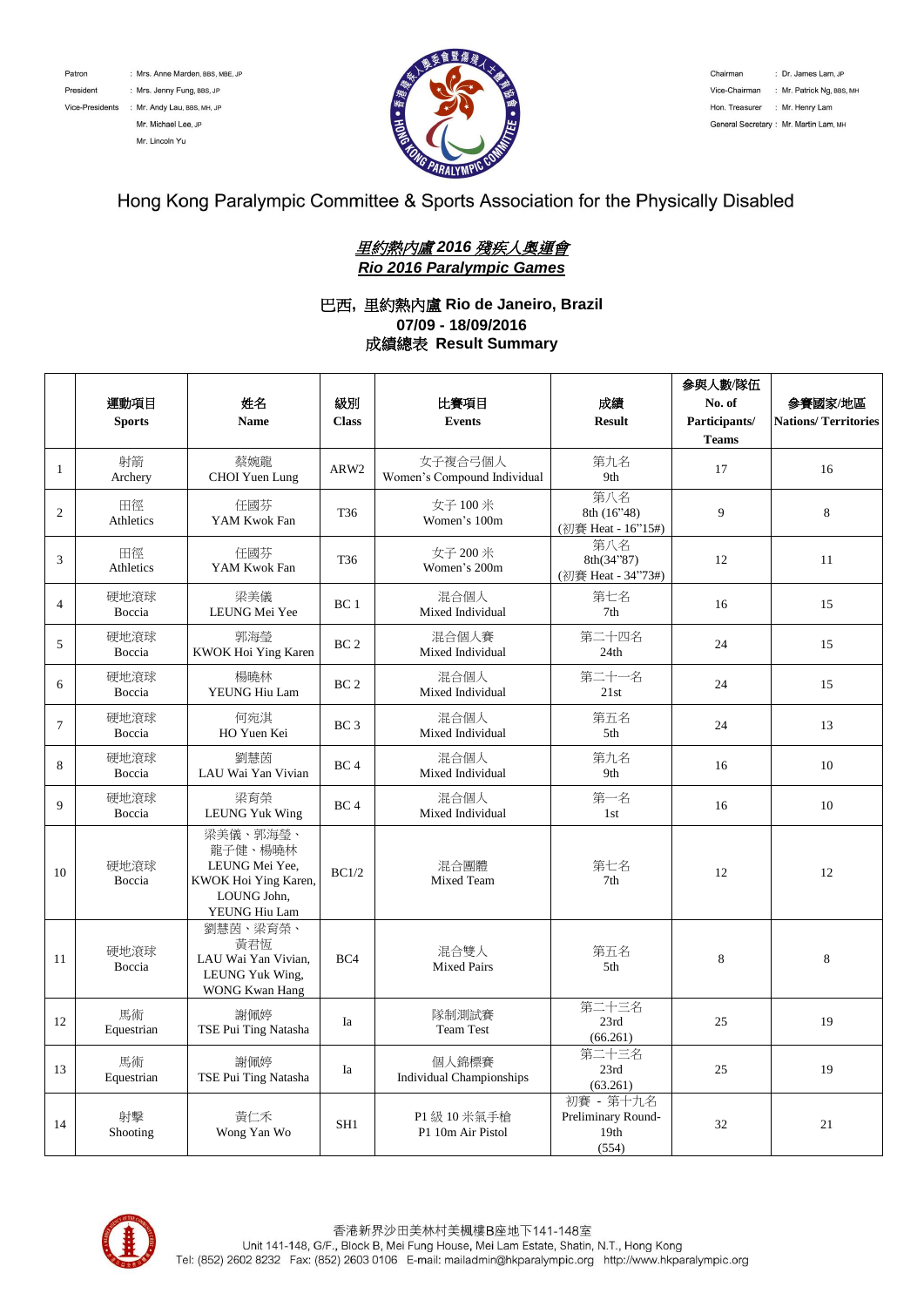Patron

: Mrs. Anne Marden, BBS, MBE, JP

President : Mrs. Jenny Fung, BBS, JP

Vice-Presidents : Mr. Andy Lau, BBS, MH, JP Mr. Michael Lee, JP

Mr. Lincoln Yu



Chairman : Dr. James Lam, JP Vice-Chairman : Mr. Patrick Ng, BBS, MH Hon. Treasurer : Mr. Henry Lam General Secretary : Mr. Martin Lam, MH

# Hong Kong Paralympic Committee & Sports Association for the Physically Disabled

| 15 | 游泳<br>Swimming                    | 鄧韋樂<br>TANG Wai Lok           | S <sub>14</sub> | 男子 200 米自由泳<br>Men's 200m Freestyle          | 第一名*<br>1st<br>$(1:56.32*)$           | 17 | 11             |
|----|-----------------------------------|-------------------------------|-----------------|----------------------------------------------|---------------------------------------|----|----------------|
| 16 | 游泳<br>Swimming                    | 鄧韋樂<br>TANG Wai Lok           | S <sub>14</sub> | 男子 100 米背泳<br>Men's 100m Backstroke          | 第四名<br>4th<br>(1:03.88)               | 13 | 10             |
| 17 | 游泳<br>Swimming                    | 鄧韋樂<br>TANG Wai Lok           | SM14            | 男子 200 米個人四式<br>Men's 200m Individual Medley | 初賽 - 第十三名<br>Heat - 13th<br>(2:22.14) | 21 | 13             |
| 18 | 游泳<br>Swimming                    | 蔡華傑<br>CHOI Wa Kit            | S <sub>14</sub> | 男子 200 米自由泳<br>Men's 200m Freestyle          | 初賽 - 第十三名<br>Heat - 13th<br>(2:05.34) | 17 | 11             |
| 19 | 游泳<br>Swimming                    | 蔡華傑<br>CHOI Wa Kit            | SB14            | 男子 100 米蛙泳<br>Men's 100m Breaststroke        | 初賽 - 第九名<br>Heat - 9th<br>(1:11.62)   | 16 | 12             |
| 20 | 游泳<br>Swimming                    | 蔡華傑<br>CHOI Wa Kit            | SM14            | 男子 200 米個人四式<br>Men's 200m Individual Medley | 初賽 - 第十名<br>Heat - 10th<br>(2:20.64)  | 21 | 13             |
| 21 | 乒乓球<br>Table Tennis               | 黃佩儀<br>WONG Pui Yee           | TT <sub>5</sub> | 女子單打<br>Women's Singles                      | 第九名<br>9th                            | 12 | 11             |
| 22 | 乒乓球<br><b>Table Tennis</b>        | 吳玫薈<br>NG Mui Wui             | <b>TT11</b>     | 女子單打<br>Women's Singles                      | 第三名<br>3rd                            | 6  | $\overline{4}$ |
| 23 | 乒乓球<br><b>Table Tennis</b>        | 黃家汶<br>WONG Ka Man            | <b>TT11</b>     | 女子單打<br>Women's Singles                      | 第四名<br>4th                            | 6  | $\overline{4}$ |
| 24 | 輪椅劍擊<br>Wheelchair Fencing        | 吳舒婷<br>NG Justine Charissa    | A               | 女子花劍個人<br>Women's Individual Foil            | 第五名<br>5th                            | 12 | 8              |
| 25 | 輪椅劍擊<br>Wheelchair Fencing        | 余翠怡<br>YU Chui Yee            | A               | 女子花劍個人<br>Women's Individual Foil            | 第二名<br>2nd                            | 12 | 8              |
| 26 | 輪椅劍擊<br>Wheelchair Fencing        | 余翠怡<br>YU Chui Yee            | A               | 女子重劍個人<br>Women's Individual Epee            | 第九名<br>9th                            | 12 | 9              |
| 27 | 輪椅劍擊<br>Wheelchair Fencing        | 陳蕊莊<br>CHAN Yui Chong         | B               | 女子花劍個人<br>Women's Individual Foil            | 第四名<br>4th                            | 12 | 10             |
| 28 | 輪椅劍擊<br>Wheelchair Fencing        | 陳蕊莊<br>CHAN Yui Chong         | B               | 女子重劍個人<br>Women's Individual Epee            | 第三名<br>3rd                            | 12 | 10             |
| 29 | 輪椅劍擊<br>Wheelchair Fencing        | 鍾婉萍<br><b>CHUNG Yuen Ping</b> | B               | 女子花劍個人<br>Women's Individual Foil            | 第十二名<br>12th                          | 12 | 10             |
| 30 | 輪椅劍擊<br>Wheelchair Fencing        | 陳穎健<br><b>CHAN Wing Kin</b>   | A               | 男子花劍個人<br>Men's Individual Foil              | 第九名<br>9th                            | 12 | 8              |
| 31 | 輪椅劍擊<br>Wheelchair Fencing        | 陳穎健<br>CHAN Wing Kin          | A               | 男子佩劍個人<br>Men's Individual Sabre             | 第九名<br>9th                            | 12 | $\tau$         |
| 32 | 輪椅劍擊<br><b>Wheelchair Fencing</b> | 張明仔<br>CHEONG Meng Chai       | A               | 男子花劍個人<br>Men's Individual Foil              | 第十一名<br>11th                          | 12 | 8              |